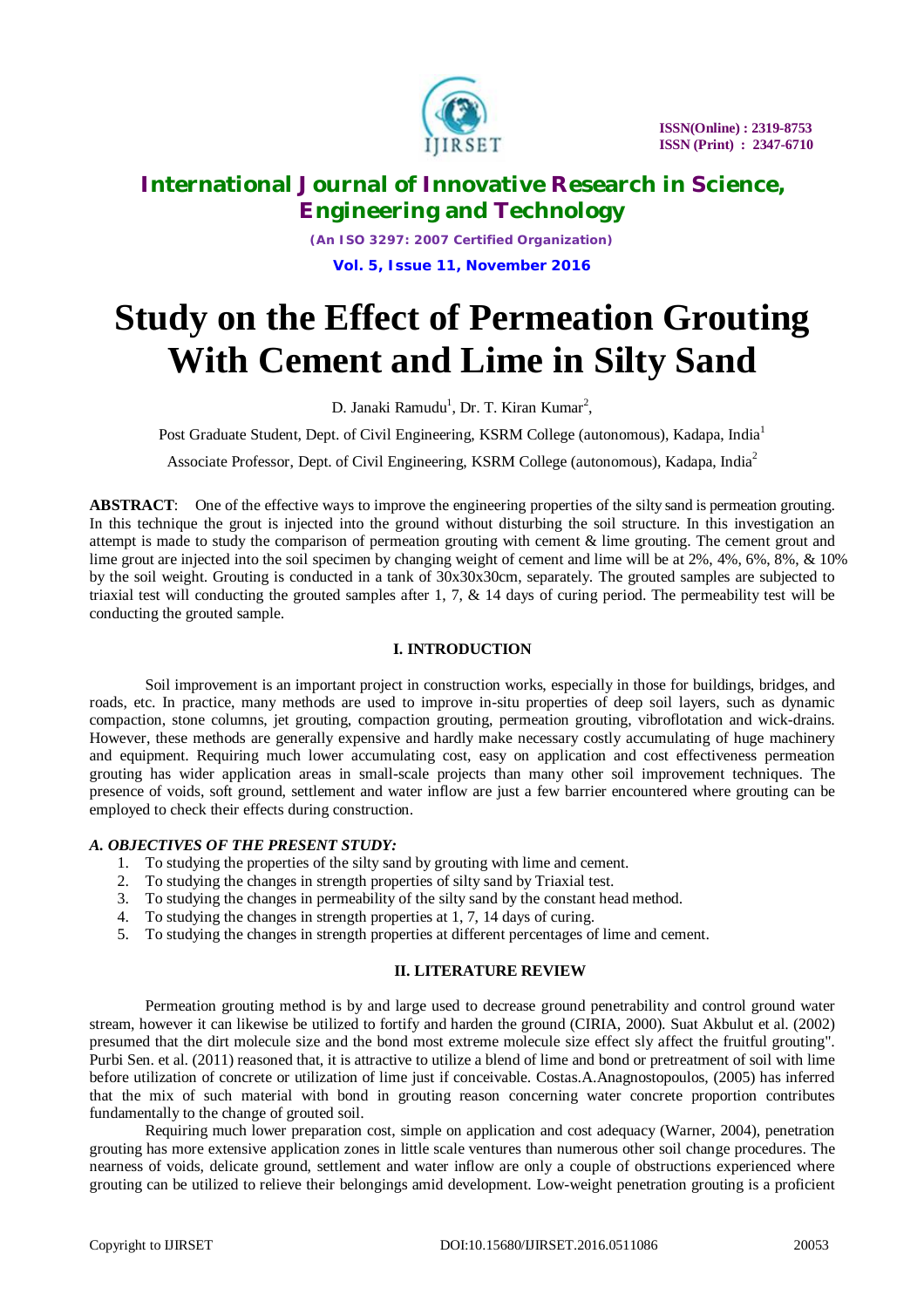

*(An ISO 3297: 2007 Certified Organization)*

#### **Vol. 5, Issue 11, November 2016**

technique for lessening penetrability and for expanding solidness and quality of coarse-to-medium grained soils with low starting properties (Dano et al., 2004). The adequacy of this method, be that as it may, gives off an impression of being affected by different components and depends significantly upon on location experience and designing judgments. Consequences of related studies on infusion instrument were by and large not convincing and the change of grouting on building properties of soils couldn't be for all intents and purposes evaluated (Chang et al., 2005).

#### **III. MATERIALS AND METHODOLOGY**

#### *A. MATERIALS*

In this process the materials are locally available soil sample, cement and lime. The soil will be brought from near to satilitecity, rudhrabharathi peta, kadapa. Index and engineering properties of collecting soil will be conducting. The cement used for the study is 53grade Ordinary Portland Cement. The basic properties of the cement used are determined as per Indian Standards.

#### *B. METHODOLOGY*

Grouting is conducted in a tank of 30x30x30cm, separately. The grouted samples are subjected to triaxial test will conducting the grouted samples after 1, 7,  $\&$  14 days of curing period. The results of this study conclusively proved that the strength of the soil specimens grouted with cement grout is higher than that of lime grouted soil specimen.

 The permeability of the soil will be conducted at different grouting materials of soil. In this cement and lime will be used for grouting materials in a soil. The percentage of lime and cement grouting will be increasing in the soil then permeability will be reduced. The void space in the soil will be filled with grouting then the permeability will be decreased.



 **Fig 3.1: lime grouted tank Fig 3.2: Taking the samples from the tank**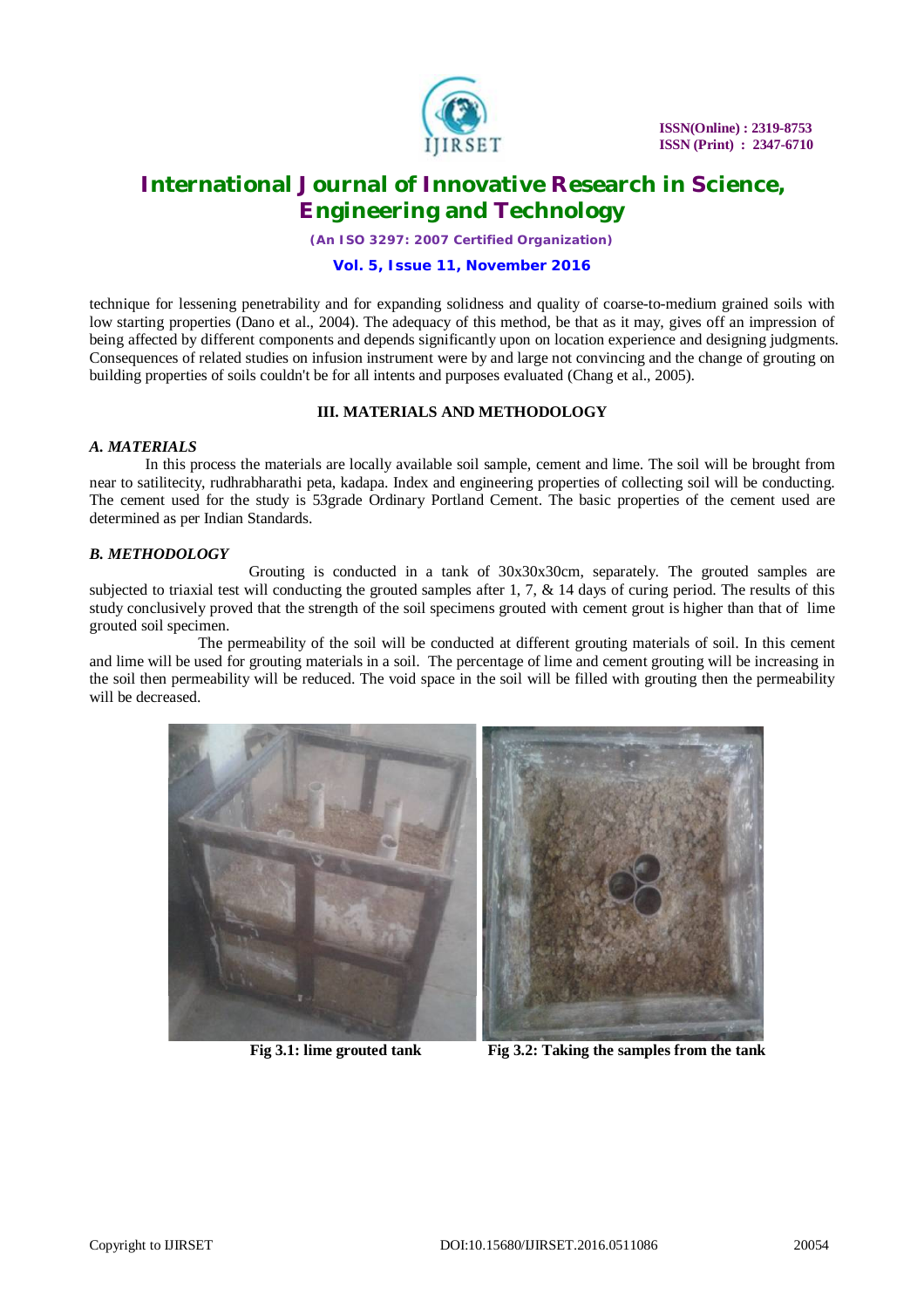

*(An ISO 3297: 2007 Certified Organization)*

#### **Vol. 5, Issue 11, November 2016**

| <b>Table no 3.1: Properties of soil</b> |                                                                                      |  |  |  |  |
|-----------------------------------------|--------------------------------------------------------------------------------------|--|--|--|--|
| <b>PROPERTIES</b>                       | <b>VALUES</b>                                                                        |  |  |  |  |
| Specific Gravity                        | 2.37                                                                                 |  |  |  |  |
| Sand, %                                 | 72                                                                                   |  |  |  |  |
| $Silt + Clay, %$                        | 28                                                                                   |  |  |  |  |
| Liquid Limit, %                         | 34                                                                                   |  |  |  |  |
| Plastic Limit, %                        | 16                                                                                   |  |  |  |  |
| Plasticity Index, %                     | 18                                                                                   |  |  |  |  |
| IS Classification of Soil               | SW-SM (well graded silty sand)                                                       |  |  |  |  |
| Free Swell Index, %                     | 10                                                                                   |  |  |  |  |
| Degree of expansion                     | LOW                                                                                  |  |  |  |  |
| Optimum Moisture Content, %             | 14.8                                                                                 |  |  |  |  |
| Maximum Dry Density (gm/cc)             | 1.77                                                                                 |  |  |  |  |
| Coefficient of Permeability (cm/sec)    | $3.4X10^{-3}$                                                                        |  |  |  |  |
|                                         | Cohesion = $0.47 \text{ kg/cm}^2$                                                    |  |  |  |  |
| Shear parameters                        | Angle of internal friction = $17^{\circ}90'$<br>$\tau = c + \sigma \tan \varnothing$ |  |  |  |  |
|                                         | shear strength = $1.036 \text{ kg/cm}^2$                                             |  |  |  |  |

### **Table no 3.1: Properties of soil**

#### **IV. RESULTS AND DISCUSSIONS**

#### *A. TRIAXIAL TEST FOR LIME GROUTED SOIL*

#### **Table 4.1.1 Shear parameters for lime grouted soil with 1 day of curing**

| <b>Shear parameters</b>                      | $2\%$ of lime   | 4% of lime      | 6% of lime      | 8% of lime      | $10\%$ of<br>lime |
|----------------------------------------------|-----------------|-----------------|-----------------|-----------------|-------------------|
| Cohesion $\frac{\text{kg/cm}^2}{\text{m}^2}$ | 0.63            | 0.78            | 0.91            | 1.03            | 1.15              |
| Angle of internal friction                   | $16^{\circ}10'$ | $13^{\circ}56'$ | $12^{\circ}21'$ | $10^{\circ}72'$ | 9°86'             |
| Shear strength $\frac{kg}{cm^2}$ )           | 1.212           | 1.317           | 1.428           | 1.537           | 1.666             |

#### **Table 4.1.2 Shear parameters for lime grouted soil with 7 days of curing**

| <b>Shear parameters</b>          | 2% of lime      | 4% of lime      | 6% of lime | 8% of lime      | $10\%$ of<br>lime |
|----------------------------------|-----------------|-----------------|------------|-----------------|-------------------|
| Cohesion ( $kg/cm2$ )            | 0.71            | 0.86            | 0.98       | 1.1             | 1.21              |
| Angle of internal friction       | $15^{\circ}82'$ | $13^{\circ}34'$ | 11°90'     | $10^{\circ}56'$ | 9°72'             |
| Shear strength $\frac{kg}{cm^2}$ | 1.654           | 1.679           | 1.774      | 1.831           | 1.93              |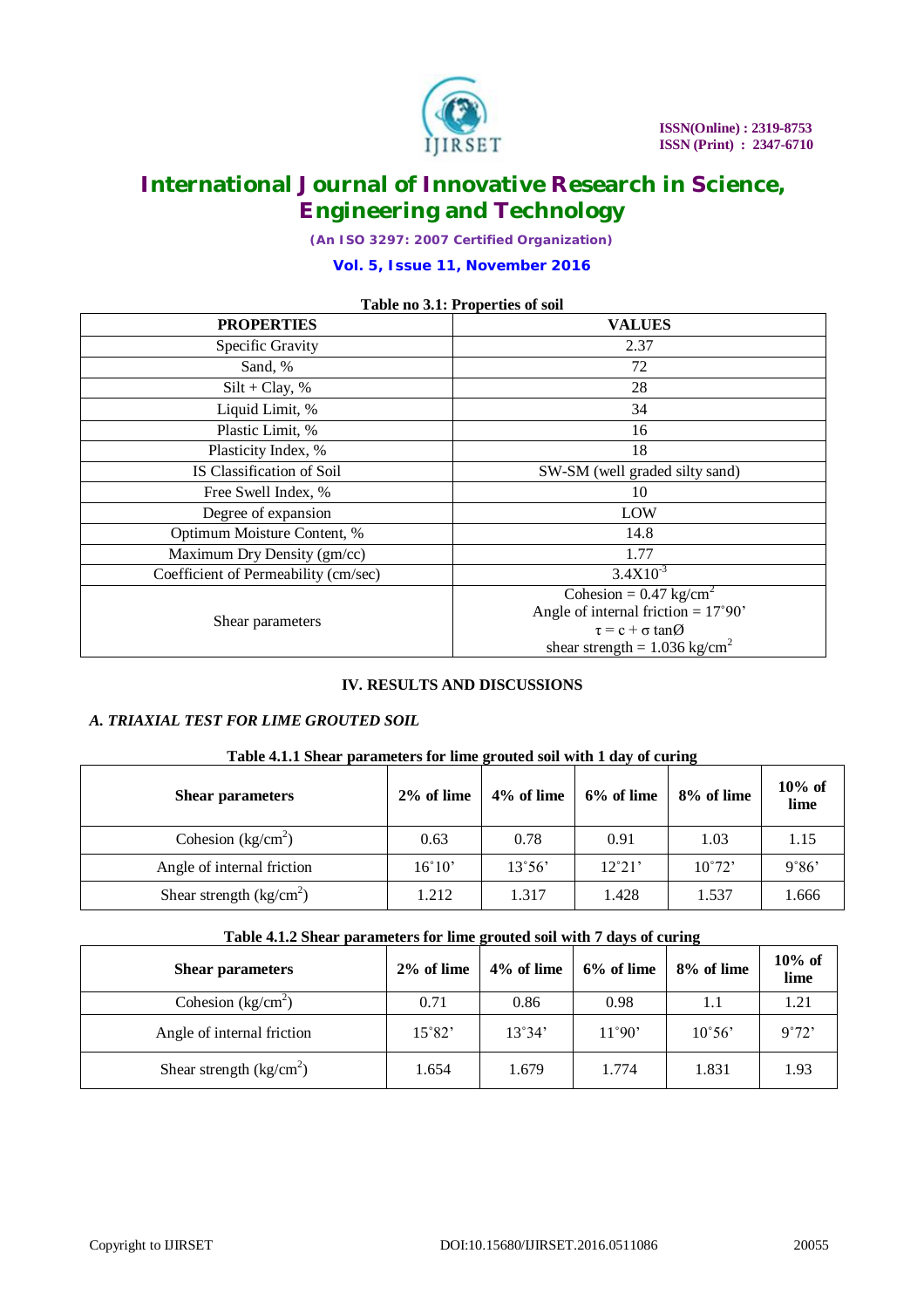

*(An ISO 3297: 2007 Certified Organization)*

**Vol. 5, Issue 11, November 2016**

#### **Table 4.1.3 Shear parameters for lime grouted soil with 14 days of curing**

| <b>Shear parameters</b>            | 2% of lime      | 4% of lime      | 6% of lime      | 8% of lime      | $10\%$ of<br>lime |
|------------------------------------|-----------------|-----------------|-----------------|-----------------|-------------------|
| Cohesion $(kg/cm2)$                | 0.79            | 0.94            | 1.05            | 1.18            | 1.27              |
| Angle of internal friction         | $15^{\circ}56'$ | $13^{\circ}12'$ | $11^{\circ}69'$ | $10^{\circ}23'$ | 9°58'             |
| Shear strength $\frac{kg}{cm^2}$ ) | 1.98            | 1.968           | 2.03            | 2.045           | 2.126             |



**Fig 4.1: Variation of cohesion with % of lime for different curing period**



**Fig 4.2 variation of angle of internal friction with % of lime for different curing period**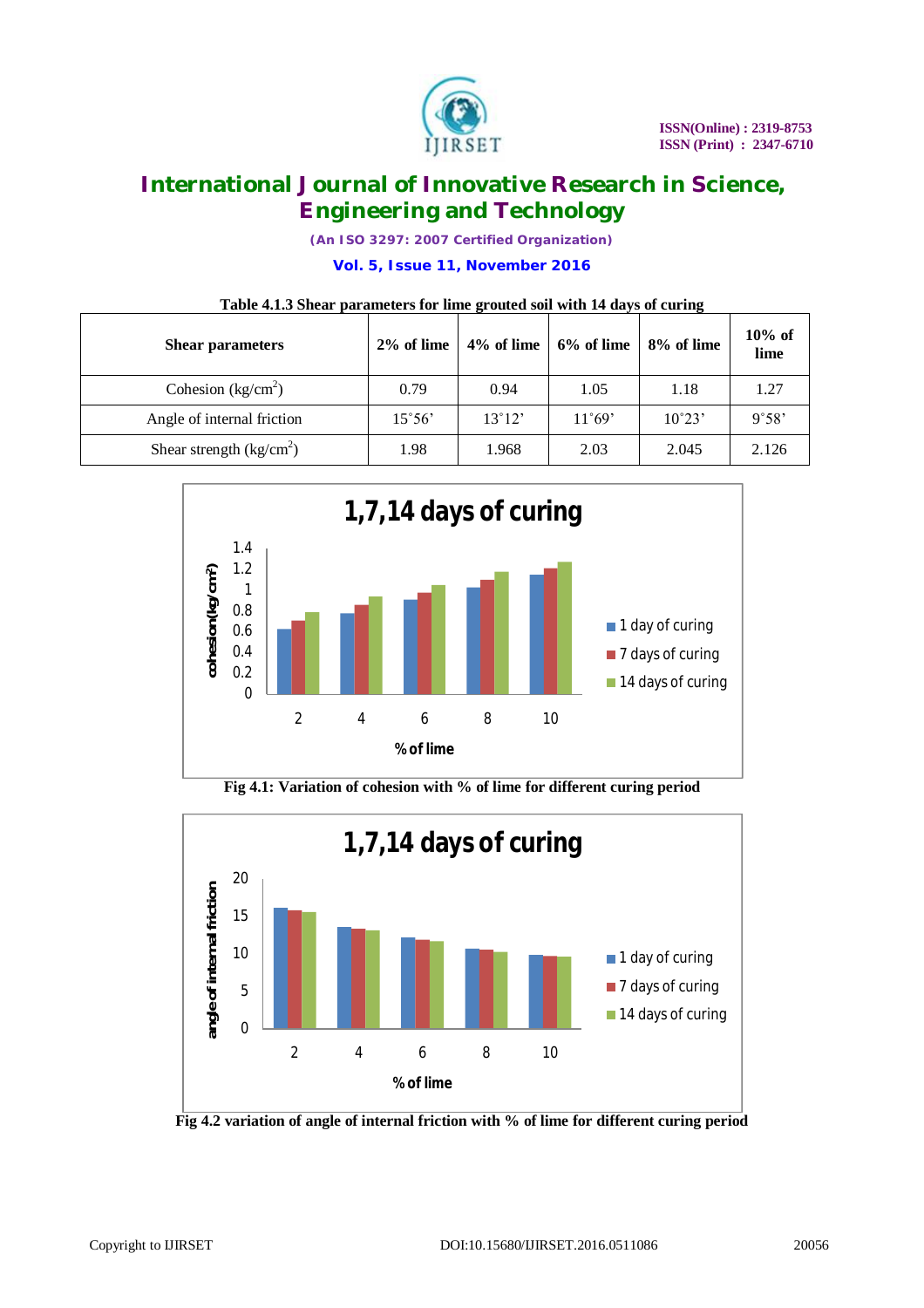

*(An ISO 3297: 2007 Certified Organization)*

#### **Vol. 5, Issue 11, November 2016**

### *B. TRIAXIAL TEST FOR CEMENT GROUTED SOIL*

#### **Table 4.2.1 Shear parameters for cement grouted soil with 1 day of curing**

| <b>Shear parameters</b>            | $2\%$ of<br>cement | $4\%$ of<br>cement | $6\%$ of<br>cement | $8\%$ of<br>cement | $10\%$ of<br>cement |
|------------------------------------|--------------------|--------------------|--------------------|--------------------|---------------------|
| Cohesion $\frac{kg}{cm^2}$         | 0.66               | 0.84               | 1.02               | 1.19               | 1.35                |
| Angle of internal friction         | $15^{\circ}20'$    | $12^{\circ}23'$    | $11^{\circ}15'$    | 9°86'              | 8°93'               |
| Shear strength $\frac{kg}{cm^2}$ ) | 1.453              | 1.538              | 1.678              | 1.834              | 1.96                |

#### **Table 4.2.2 Shear parameters for cement grouted soil with 7 days of curing**

| <b>Shear parameters</b>            | $2\%$ of<br>cement | $4\%$ of<br>cement | $6%$ of<br>cement | $8\%$ of<br>cement | $10\%$ of<br>cement |
|------------------------------------|--------------------|--------------------|-------------------|--------------------|---------------------|
| Cohesion $(kg/cm2)$                | 0.76               | 0.94               | 1.11              | 1.27               | 1.43                |
| Angle of internal friction         | 14°95'             | $11^{\circ}96'$    | $10^{\circ}86'$   | $9^{\circ}55'$     | 8°68'               |
| Shear strength $\frac{kg}{cm^2}$ ) | l.89               | 1.895              | 2.016             | 2.09               | 2.218               |

#### **4.2.3 Shear parameters for cement grouted soil with 14 days of curing**

| <b>Shear parameters</b>                      | $2\%$ of<br>cement | $4\%$ of<br>cement | $6%$ of<br>cement | $8\%$ of<br>cement | $10\%$ of<br>cement |
|----------------------------------------------|--------------------|--------------------|-------------------|--------------------|---------------------|
| Cohesion $\frac{\text{kg/cm}^2}{\text{m}^2}$ | 0.8                | 1.04               | 1.16              | 1.35               | 1.5                 |
| Angle of internal friction                   | $14^{\circ}62'$    | $11^{\circ}58'$    | $10^{\circ}45'$   | 9°23'              | 8°35'               |
| Shear strength $\frac{kg}{cm^2}$             | 2.15               | 2.17               | 2.205             | 2.294              | 2.393               |



**Fig 4.3 Variation of cohesion with % of cement for different curing period**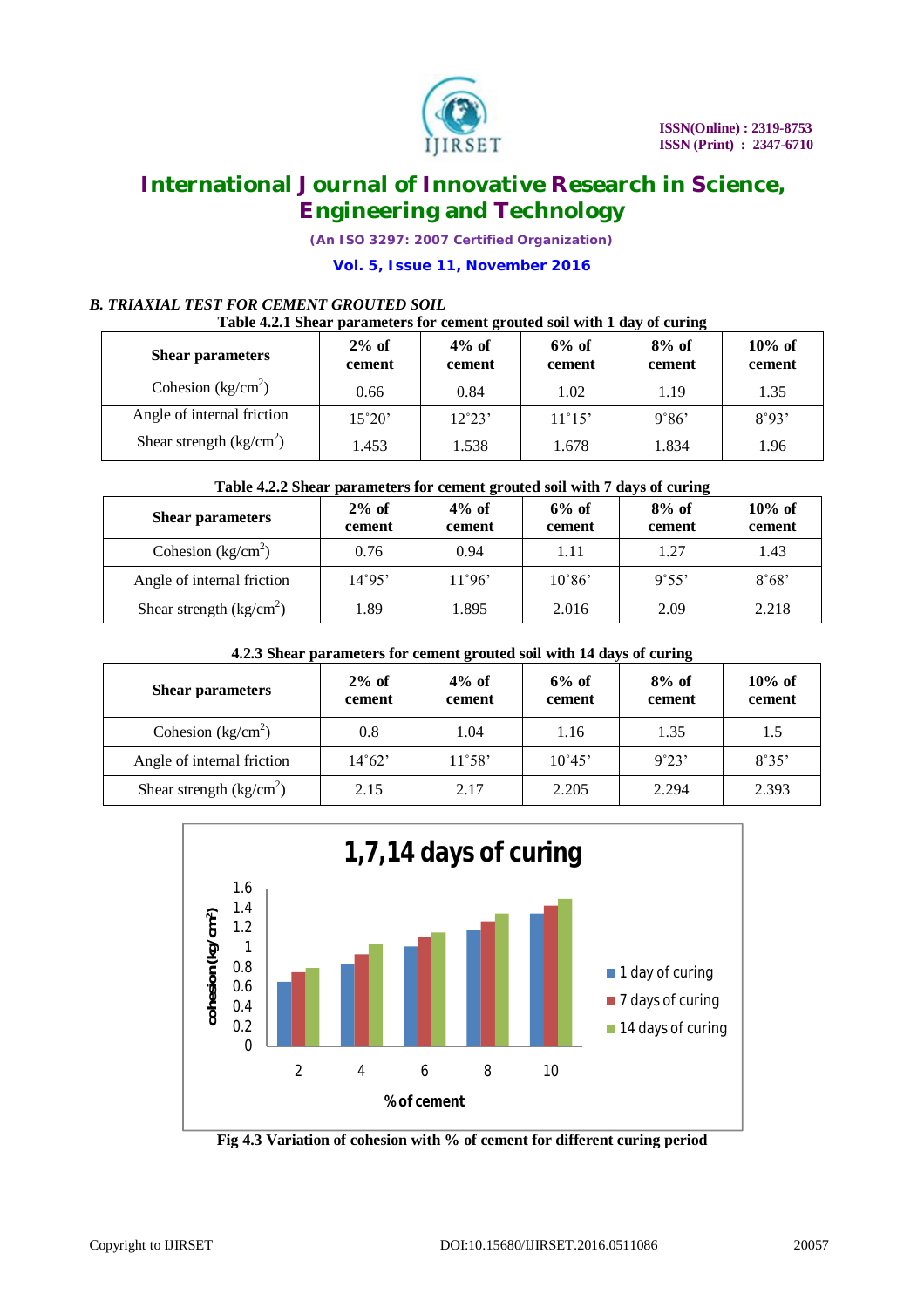

*(An ISO 3297: 2007 Certified Organization)*

**Vol. 5, Issue 11, November 2016**



**Fig 4.4 variation of angle of internal friction with % of cement for different curing period**

### *C. PERMEABILITY OF THE LIME GROUTED SAMPLE*

|--|

| SL.NO | -<br>$%$ of Lime | Permeability(cm/sec)  |
|-------|------------------|-----------------------|
|       |                  | $2.5 \times 10^{-3}$  |
|       |                  | $2.05 \times 10^{-3}$ |
|       |                  | $1.64 \times 10^{-3}$ |
|       |                  | $1.25 \times 10^{-3}$ |
|       |                  | $0.93 \times 10^{-3}$ |



**Fig 4.5 variation of permeability with % of lime**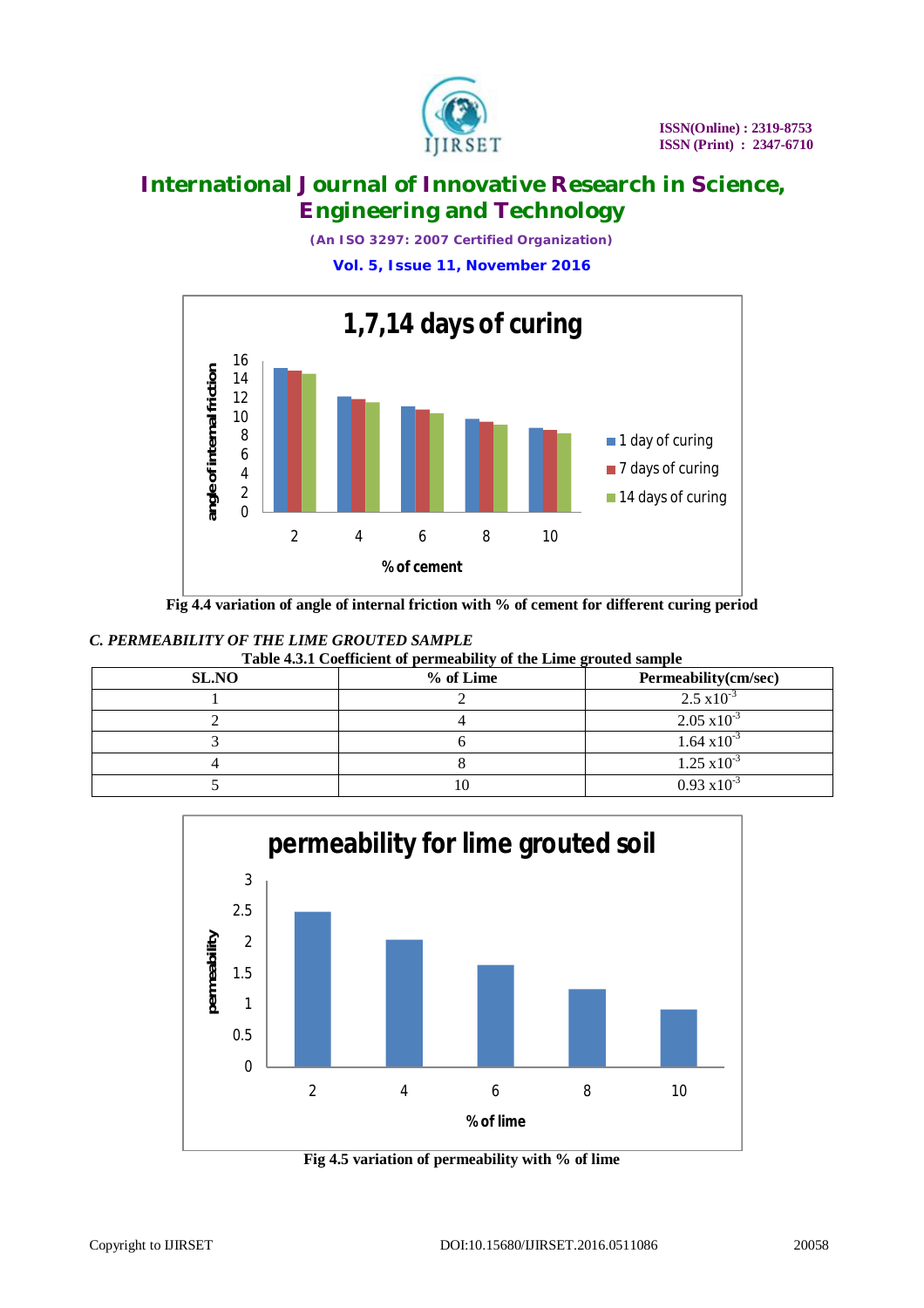

*(An ISO 3297: 2007 Certified Organization)*

#### **Vol. 5, Issue 11, November 2016**

#### *D. PERMEABILITY OF THE CEMENT GROUTED SAMPLE*

#### **Table 4.4.1 Coefficient of permeability of the Cement grouted sample**

| SL.NO | % of Cement | <b>Permeability</b>   |
|-------|-------------|-----------------------|
|       |             | $2.4 \times 10^{-3}$  |
|       |             | $1.88 \times 10^{-3}$ |
|       |             | $1.45 \times 10^{-3}$ |
|       |             | $1.07 \times 10^{-3}$ |
|       |             | $0.76 \times 10^{-3}$ |



**Fig4.6 variation of permeability with % of cement**

#### **VI. CONCLUDING REMARKS**

- $\triangleright$  The triaxial test the strength will be improving with lime grouting soil sample is up to 105% of the strength of without grouted soil sample.
- $\triangleright$  The cohesion will be improving with lime grouted soil sample is up to 170% of the cohesion of without grouted soil sample.
- $\triangleright$  The angle of internal friction will be reducing with lime grouted soil sample is up to 47% of the strength of without grouted soil sample.
- $\triangleright$  The triaxial test the strength will be improving with cement grouted soil sample is up to 131% of the strength of without grouted soil sample.
- $\triangleright$  The cohesion will be improving with cement grouted soil sample is up to 219% of the cohesion of without grouted soil sample.
- $\triangleright$  The angle of internal friction will be reducing with cement grouted soil sample is up to 54% of the strength of without grouted soil sample.
- $\triangleright$  Permeability of lime grouted soil sample will be reducing the 73% of without grouted soil sample.
- $\triangleright$  Permeability of cement grouted soil sample will be reducing the 78% of without grouted soil sample.